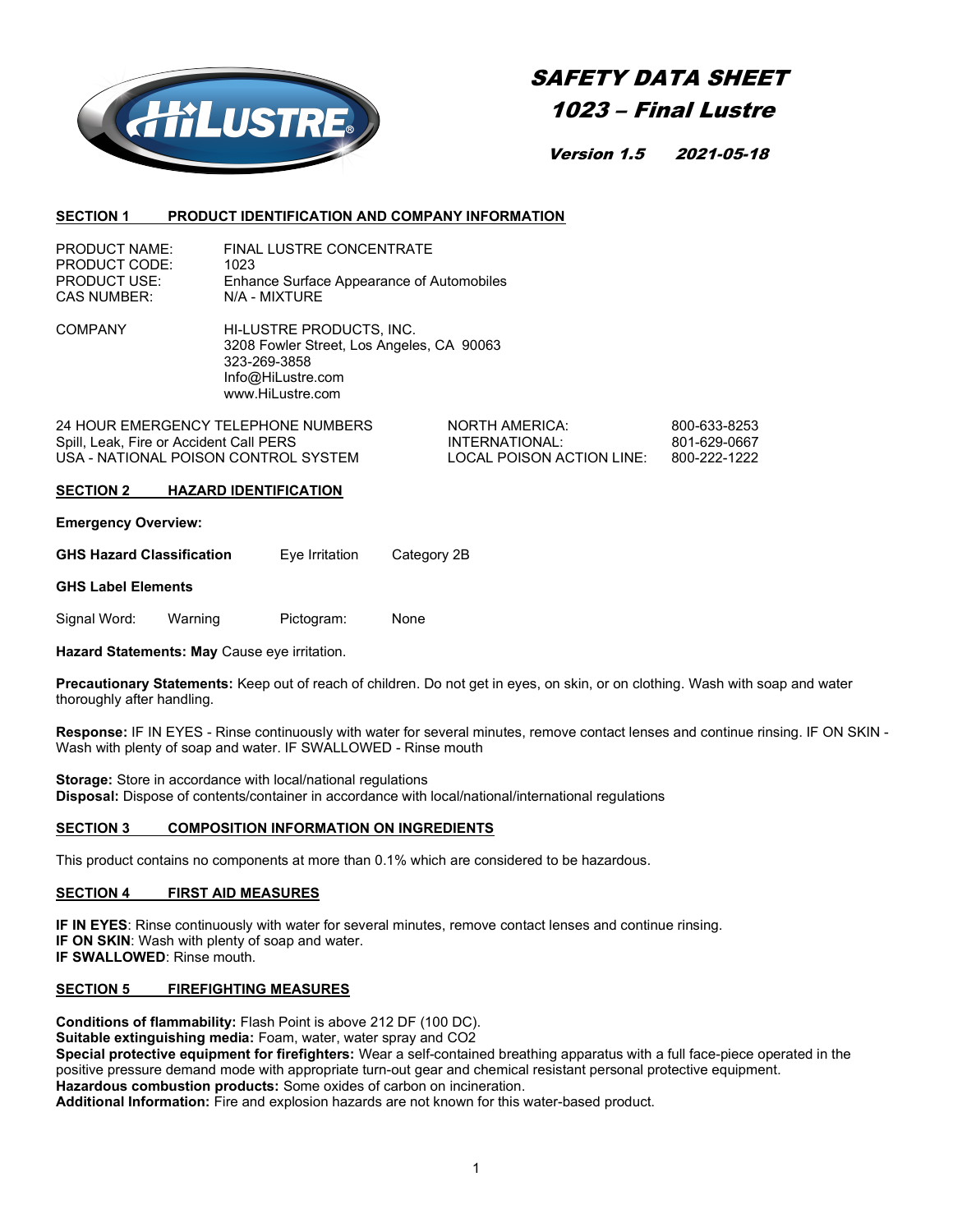## SECTION 6 ACCIDENTAL RELEASE MEASURES

Personal precautions: Use personal protective equipment. Ensure adequate ventilation.

Environmental precautions: Prevent further leakage or spillage if safe to do so. Do not let product enter drains.

Methods and materials for containment and cleaning up; SMALL SPILLS: Absorb with suitable absorbent material, place in chemical waste container, close tightly and dispose of properly. LARGE SPILLS: Persons not wearing protective equipment should be excluded from area of spill until cleanup has been completed. Stop spill at source, dike area of spill to prevent spreading, pump liquid into salvage tank. Prevent run-off to sewers, streams or other bodies of water. If run-off occurs, notify proper authorities as required. Absorb remaining liquid with suitable absorbent material and place in chemical waste container, close tightly and dispose of properly.

# SECTION 7 HANDLING AND STORAGE

Precautions for safe handling: Avoid contact with skin and eyes.

Storage: Store in closed containers in a cool, dry, well-ventilated area. Protect containers from physical damage. Special Precautions: Empty containers retain product residues and may be hazardous. Observe all hazard precautions. Keep empty containers closed and do not use to mix or store any other materials.

## SECTION 8 EXPOSURE CONTROLS - PERSONAL PROTECTION

Components with workplace control parameters: No data

#### Personal protective equipment

Respiratory protection: Not normally required. Hand protection: Not normally required. Eye protection: Not normally required. Skin protection: Not normally required. Hygiene measures: Handle in accordance with good industrial hygiene and safety practice. Wash with soap thoroughly after handling

# SECTION 9 PHYSICAL AND CHEMICAL PROPERTIES

| <b>Properties</b> | Appearance              | Thin blue liquid                         |
|-------------------|-------------------------|------------------------------------------|
|                   | рH                      | 7.0 to 7.5                               |
|                   | <b>Flash Point</b>      | Above 212 DF (100 DC)                    |
|                   | <b>Boiling Point</b>    | Approximately 212 deg F                  |
|                   | Solubility in Water     | Dispersible and Partly Soluble           |
|                   | Vapor Pressure          | Not Determined                           |
|                   | VOC                     | None                                     |
|                   | Vapor Density           | $\leq 1$                                 |
|                   | <b>Specific Gravity</b> | 1.00 to 1.01                             |
|                   | <b>Evaporation Rate</b> | Approximately 0.4 (Butyl Acetate = $1$ ) |

## SECTION 10 STABILITY AND REACTIVITY

Chemical Stability: Stable under recommended storage and usage conditions Possibility of hazardous reactions: There are is a very low possibility of hazardous reactions wit this product Conditions to avoid: Heat Materials to avoid: Strong acids – strong acids are not compatible with this product. Hazardous Decomposition Products: Some oxides of carbon on incineration. Hazardous Polymerization: This product does not polymerize.

## SECTION 11 TOXICOLOGICAL INFORMATION

This product contains no components at more than 0.1% which are considered to be hazardous.

Acute Toxicity: Not classified based on available information.

**Skin corrosion/irritation:** Not classified as a skin corrosive or irritant based on available information

Carcinogenicity Data: Not classified as a carcinogen based on available information IARC: No ingredient of this product presents at levels greater than or equal to 0.1% is identified as probable, possible or confirmed human carcinogen by IARC. ACGIH: No ingredient of this product presents at levels greater than or equal to 0.1% is identified as probable, possible or confirmed human carcinogen by ACGIH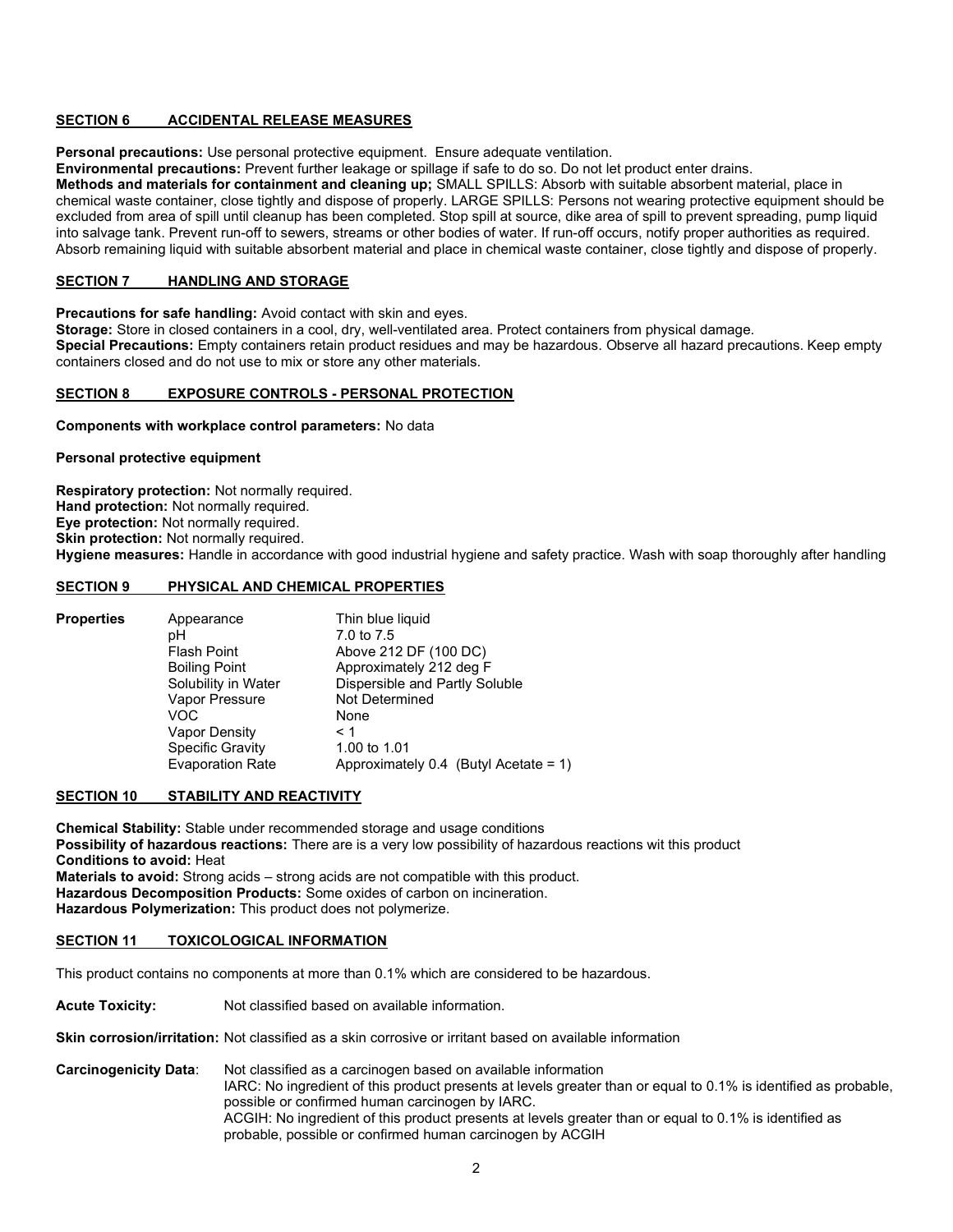| or anticipated carcinogen by NTP.                                                                                                  | NTP: No ingredient of this product presents at levels greater than or equal to 0.1% is identified as a known<br>OSHA: No ingredient of this product presents at levels greater than or equal to 0.1% is identified as a known |
|------------------------------------------------------------------------------------------------------------------------------------|-------------------------------------------------------------------------------------------------------------------------------------------------------------------------------------------------------------------------------|
|                                                                                                                                    | Based on the available information for the ingredients of this product there is no data to suspect reproductive                                                                                                               |
|                                                                                                                                    |                                                                                                                                                                                                                               |
| Based on the available information for the ingredients of this product there is no data to suspect reproductive<br>harm to humans. |                                                                                                                                                                                                                               |
|                                                                                                                                    | Not classified based on available information.                                                                                                                                                                                |
|                                                                                                                                    | No data is available.                                                                                                                                                                                                         |
| Signs and Symptoms of Exposure:                                                                                                    | None known for exposure to the product as a whole.                                                                                                                                                                            |
|                                                                                                                                    | No data available.                                                                                                                                                                                                            |
|                                                                                                                                    | or anticipated carcinogen by OSHA.<br>harm to humans.<br><b>Specific Target Organ Toxicity (STOT):</b>                                                                                                                        |

## SECTION 12 ECOLOGICAL INFORMATION

| Toxicity:                       | No data is available for the product as a whole |
|---------------------------------|-------------------------------------------------|
| Persistence and degradability:  | Readily biodegradable                           |
| Bio-accumulative potential:     | No data available.                              |
| <b>Mobility in soil:</b>        | No data available.                              |
| <b>PBT and vPVB assessment:</b> | No data available.                              |
| Other adverse effects:          | No data available.                              |

## SECTION 13 DISPOSAL CONSIDERATIONS

Dispose of in accordance with all applicable local, state and federal regulations.

# SECTION 14 TRANSPORTATION INFORMATION

| DOT (US):                           | This is not a regulated material |
|-------------------------------------|----------------------------------|
| IATA and ICAO (Air Transportation): | This is not a regulated material |
| <b>IMDG (Water Transportation):</b> | This is not a regulated material |

#### SECTION 15 REGULATORY INFORMATION

OSHA Hazards: May cause mild eye irritation. May cause skin irritation with prolonged contact.

US TSCA: All ingredients listed

CANADA: Inventory Status - All ingredients listed

SARA 302 For Components: No chemicals in this material are subject to reporting requirements.

SARA 313 For Components: This material does not contain any chemical components with known CAS numbers that exceed the threshold (De Minimis) reporting levels established by SARA Title III, Section 313.

SARA 311/312: Acute Health Hazard - Chronic Health Hazard

California Prop 65: This product does not contain any chemicals known to the State of California to cause cancer, birth defects, or any other reproductive harm. For more information visit P65Warnings.ca.gov

#### California SB 258: Ingredients:

| water<br><b>Tridecyl Alcohol Ethoxylate</b><br>5-Chloro-2-methyl-4isothiazolin-3-one<br>2-Methyl-4-isothiazolin-3-one<br><b>Magnesium Cloride</b><br><b>Magnesium Nitrate</b><br>Benzenesulfonic acid, 3,3'-[(9,10-dihydro-9,10-dioxo-1,<br>4-anthracenediyl)diimino]bis[2,4,6- trimethyl-, disodium salt | 7732-18-5<br>9043-30-5<br>26172-55-4<br>2682-20-4<br>7786-30-3<br>10377-60-3<br>4474-24-2 |
|-----------------------------------------------------------------------------------------------------------------------------------------------------------------------------------------------------------------------------------------------------------------------------------------------------------|-------------------------------------------------------------------------------------------|
| <b>Methyl Anthranilate</b>                                                                                                                                                                                                                                                                                | 134-20-3                                                                                  |
| Ethyl Aceto Acetate                                                                                                                                                                                                                                                                                       | 141-97-9                                                                                  |
| <b>Ethyl Butyrate</b>                                                                                                                                                                                                                                                                                     | 105-54-4                                                                                  |
| D.M.B. Carbinyl Acetate                                                                                                                                                                                                                                                                                   | 151-05-3                                                                                  |
| <b>Ethyl Acetate</b>                                                                                                                                                                                                                                                                                      | 141-78-6                                                                                  |
| <b>Mandarin Petitgrain Terpenless</b>                                                                                                                                                                                                                                                                     | $85 - 91 - 6$                                                                             |
| Aldehyde C-16                                                                                                                                                                                                                                                                                             | 77-83-8                                                                                   |
| Damascone Beta                                                                                                                                                                                                                                                                                            | 23726-91-2                                                                                |
| Benzaldehyde                                                                                                                                                                                                                                                                                              | 100-52-7                                                                                  |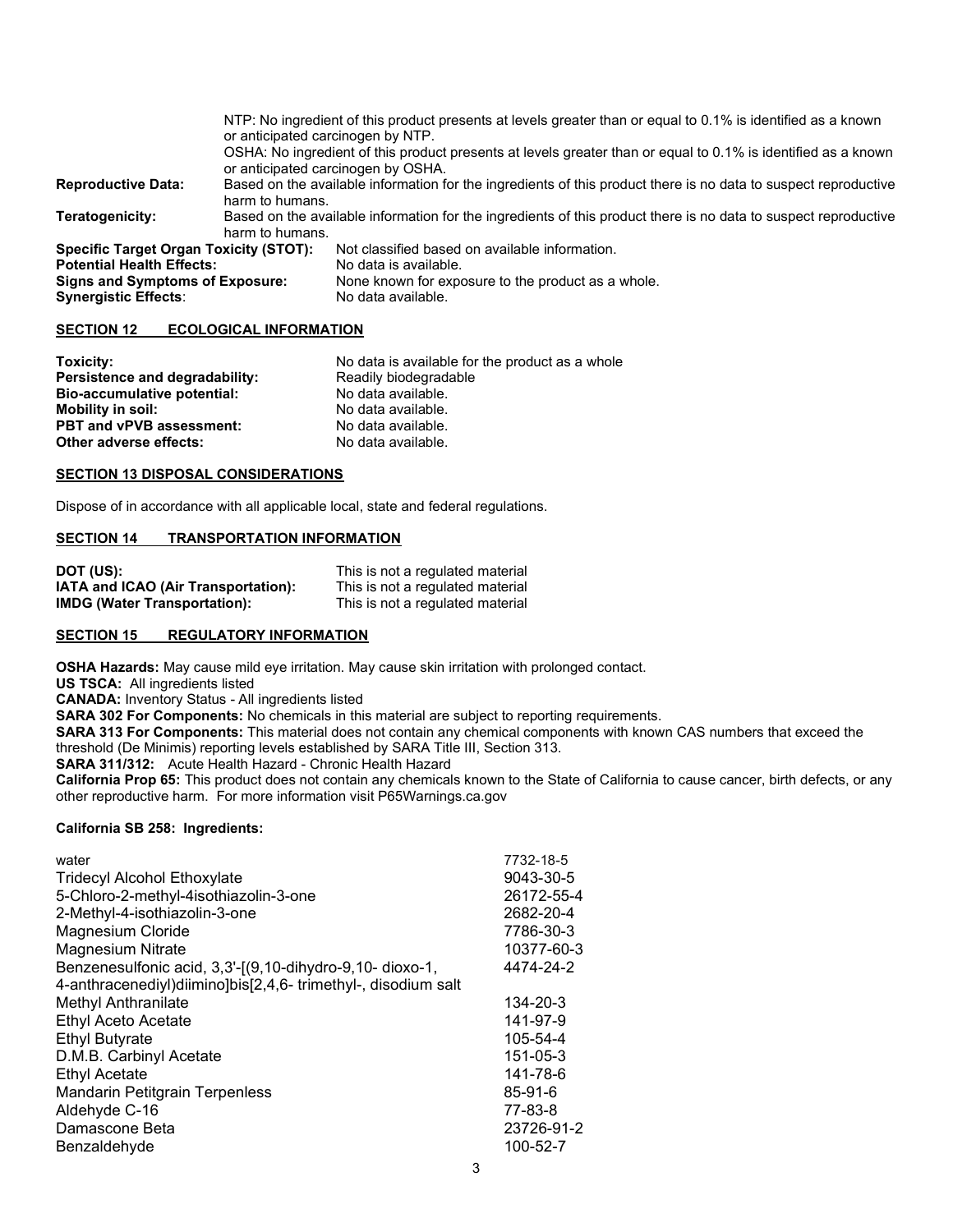# California SB 258: Ingredients: (continued)

| Benzyl Benzoate - Indirect Natural | 120-51-4      |
|------------------------------------|---------------|
| Cinnamal - Indirect Natural        | 104-55-2      |
| Citral - Direct Add                | 5392-40-5     |
| Citronellol - Direct Add           | 106-22-9      |
| Citronellol - Indirect Natural     | 106-22-9      |
| Eugenol - Indirect Natural         | $97 - 53 - 0$ |
| Geraniol - Direct Add              | 106-24-1      |
| Geraniol - Indirect Natural        | 106-24-1      |
| Hydroxycitronellal - Direct Add    | 107-75-5      |
| Linalool - Indirect Natural        | 78-70-6       |

#### California SB 258: References (Links to designated lists)

#### CA Prop 65

https://oehha.ca.gov/proposition-65/proposition-65-list EU CMRs https://echa.europa.eu/documents/10162/13562/cmr\_report\_en.pdf EU Endocrine Disruptors https://echa.europa.eu/candidate-list-table IRIS Neurotoxicants (EPA's Integrated Risk Information System) https://cfpub.epa.gov/ncea/iris/search/index.cfm?sys\_joint=11 IRIS Carcinogens (EPA's Integrated Risk Information System) https://cfpub.epa.gov/ncea/iris/search/index.cfm?sys\_joint=11 EU PBTs https://echa.europa.eu/candidate-list-table Canada PBTs https://www.canada.ca/en/environment-climate-change/services/canadian-environmental-protection-act-registry/substanceslist/domestic/categorization-existing.html EU Respiratory Sensitizers https://echa.europa.eu/information-on-chemicals/ IARC Carcinogens https://monographs.iarc.fr/agents-classified-by-the-iarc/ ATSDR (Agency for Toxic Substances and Disease Registry Substances Listing) https://www.atsdr.cdc.gov/substances/toxorganlisting.asp?sysid=18 US EPA Priority Chemicals List https://archive.epa.gov/epawaste/hazard/wastemin/web/html/priority.html US NTP Reproductive or Developmental Toxicants https://ntp.niehs.nih.gov/pubhealth/hat/noms/evals.html US EPA PBTs https://www.epa.gov/toxics-release-inventory-tri-program/persistent-bioaccumulative-toxic-pbt-chemicals-covered-tri WA PBTs (Washington State PBT List) https://app.leg.wa.gov/wac/default.aspx?cite=173-333-310 US NTP Carcinogens https://ntp.niehs.nih.gov/pubhealth/roc/index.html CA NLs (Drinking Water Notification Levels and Response Levels) https://www.waterboards.ca.gov/drinking\_water/certlic/drinkingwater/documents/notificationlevels/notification\_levels\_response\_levels\_o verview.pdf CA MCLs (Maximum Contaminant Levels) https://www.waterboards.ca.gov/drinking\_water/certlic/drinkingwater/Chemicalcontaminants.html CA TACs (Toxic Air Contaminant Toxic Air Contaminant Identification and Control List) https://ww3.arb.ca.gov/toxics/id/taclist.htm CA Priority Pollutants https://www.govinfo.gov/content/pkg/CFR-2010-title40-vol21/pdf/CFR-2010-title40-vol21-sec131-38.pdf CA Non-Cancer Hazards https://oehha.ca.gov/air/general-info/oehha-acute-8-hour-and-chronic-reference-exposure-level-rel-summary CA Priority Chemicals https://biomonitoring.ca.gov/chemicals/priority-chemicals Marine Priority Action Chemicals https://www.ospar.org/work-areas/hasec/chemicals/priority-action EU Fragrance Allergens https://ec.europa.eu/health/sites/health/files/endocrine\_disruptors/docs/cosmetic\_1223\_2009\_regulation\_en.pdf